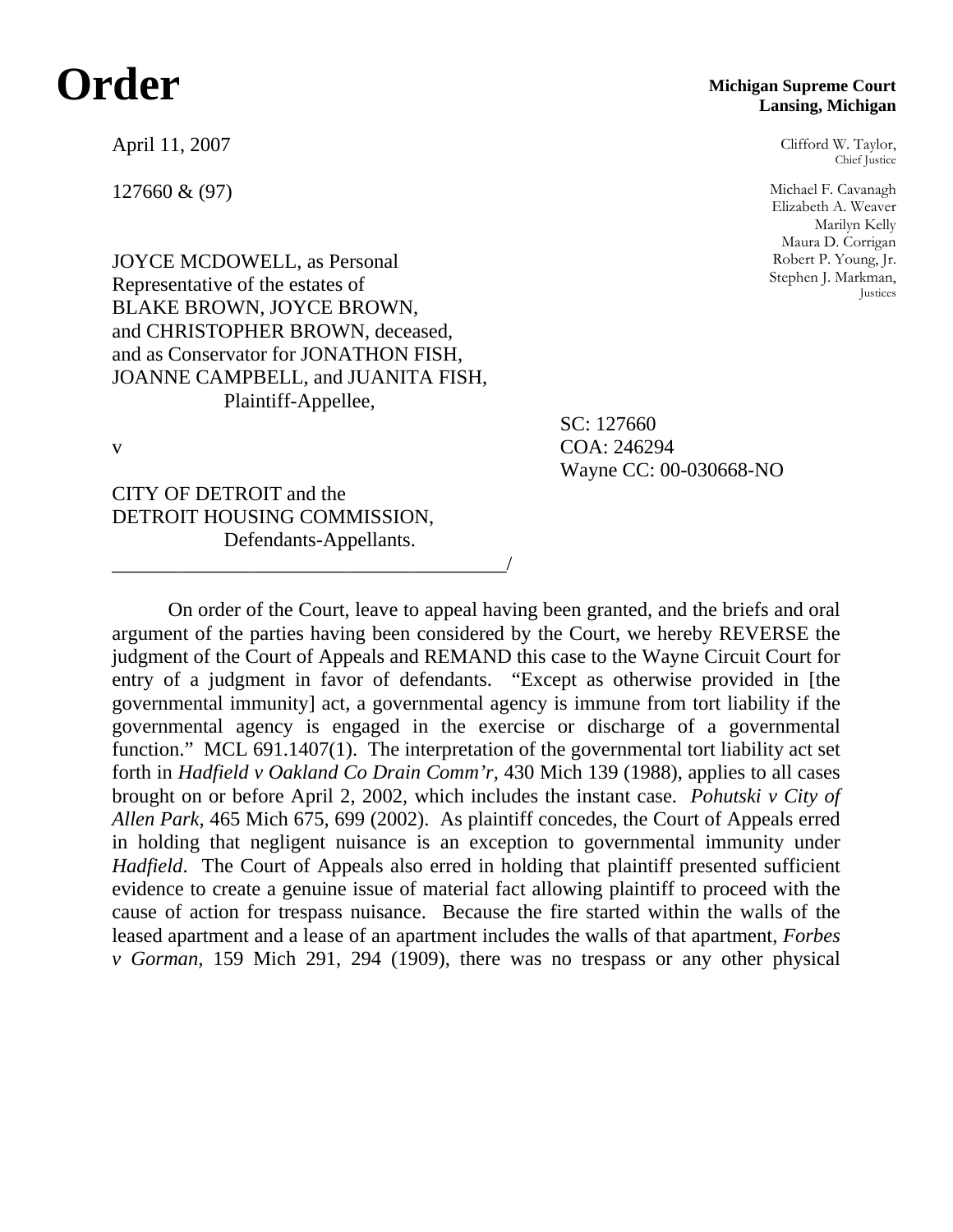intrusion into the apartment on the part of the defendant.<sup>1</sup> The provision of the lease that prohibited the lessee from making any "alterations or repairs or redecoration to the interior of the Premises or to install additional equipment or major appliances without the written consent of Management" did not exclude from the lease the space within the walls; it merely regulated the lessee's activities with respect to this space. If plaintiff's argument to the contrary was to prevail, this would mean that the lessee had no right of possession over *any* of the apartment because the lessee could not make any alterations or repairs anywhere within the apartment without the lessor's consent.<sup>2</sup>

 In this case, plaintiff seeks a stay of proceedings until final disposition of pending federal litigation, wherein plaintiff's counsel initiated a lawsuit challenging the constitutionality of the Michigan Supreme Court recusal rule. See *Fieger v Ferry*, 471 F 3d 637 (CA 6, 2006).

i<br>L

 $<sup>1</sup>$  The dissent criticizes the majority for focusing on the fact that the fire started within the</sup> walls and ignoring the fact that the fire started because of faulty electrical wiring, and that defendant had a contractual and statutory duty to maintain the electrical wiring. First, we want to make perfectly clear that the fact that the fire started within the walls is completely uncontested. Plaintiff's brief states, "Fire broke out from inside the north wall," and plaintiff's experts "confirmed that the fire originated in the interstitial space of the north wall." Plaintiff's brief at 4, 5. Second, contrary to the dissent's contention, we do not contend that "the walls were the source or cause of the fire." *Post* at 4 n 3. Instead, we simply state the uncontested fact that the fire started within the walls. Third, the issue here is *not* whether faulty electrical wiring caused the fire or whether defendant violated a contractual or statutory duty to maintain the electrical wiring. Rather, the issue is whether the governmental immunity act of this state immunizes defendant from liability, or, more precisely, whether the fire allegedly caused by defendant's negligence "trespassed" onto plaintiff's apartment. Because the fire started within the walls of plaintiff's own apartment, the fire cannot be said to have "trespassed" onto her apartment.

<sup>&</sup>lt;sup>2</sup> Contrary to the dissent's contention, it is the dissent's position that "defies logic"; under its rationale, *no* lessee would *ever* have the right to possess the leased premises if the lease contained *any* restriction on the lessee's use of the premises. Further, we do not hold, as the dissent suggests, that "a tenant's permission to live in a space negates the landlord's ownership and control over the premises and exonerates the landlord from liability for unsafe conditions." *Post* at 6 n 4. Rather, we simply hold that a fire that starts within the walls of an apartment does not "trespass" onto the apartment when it spreads throughout the apartment within the meaning of the trespass nuisance exception to governmental immunity. That is, we are not holding that *no* landlord would ever be liable under these circumstances, but only that the governmental immunity act immunizes *this* defendant from liability under these circumstances.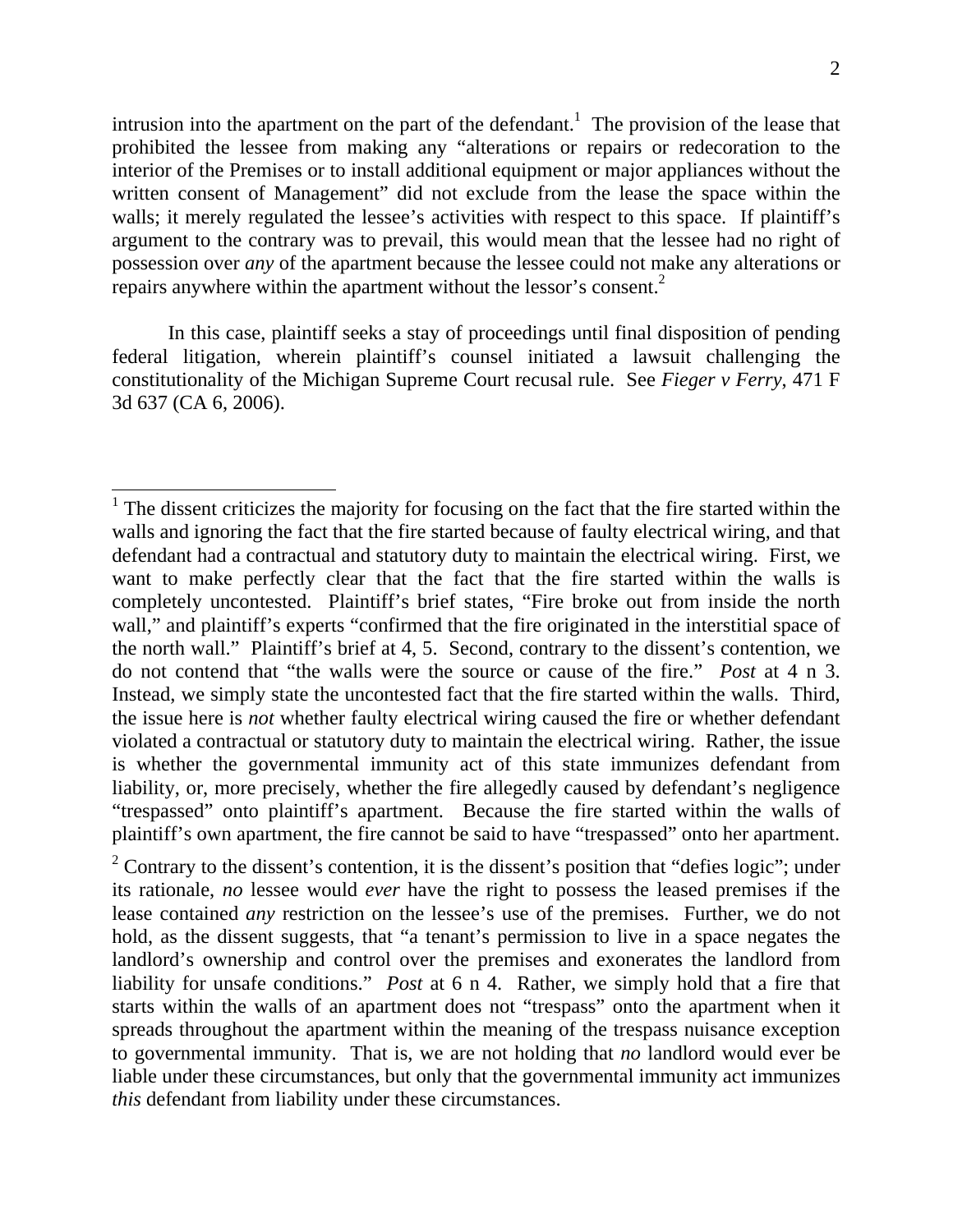In the recent past, plaintiff's counsel has filed numerous motions for the recusal of one or more Michigan Supreme Court Justices, either in his capacity as a party or as an attorney on behalf of his clients. Each of the prior motions for recusal has involved various allegations of claimed bias, principally stemming from Michigan Supreme Court judicial campaigns. All of the previous motions for recusal have been denied. *Graves v Warner Bros*, 469 Mich 853 (2003); *Gilbert v DaimlerChrysler Corp*, 469 Mich 883 (2003); *Harter v Grand Aerie Fraternal Order of Eagles*, 693 NW2d 381 (2005); *Grievance Administrator v Fieger*, 472 Mich 1244 (2005); *McDowell v City of Detroit*, 474 Mich 999 (2006); *Stamplis v St John Health Sys*, 474 Mich 1017 (2006); *Heikkila v North Star Trucking*, Inc, 474 Mich 1080 (2006); and *Lewis v St John Hosp*, 474 Mich 1089 (2006).

 The pending motion to stay this case asserts no new basis for recusal. Rather, the motion is predicated entirely on allegations made in the previous eight motions that have been considered and denied.

 As we have each done in connection with these past motions, and as Justices must do in connection with every motion for disqualification, we have each looked into our consciences in this case and concluded that we are able to accord fair, impartial and equal treatment to plaintiff's counsel and his clients.

 Further, the motion is predicated on the erroneous notion that disqualification of a Justice of the Michigan Supreme Court is governed by the disqualification procedure set forth in MCR 2.003. On the contrary, this procedure has never been held applicable to disqualification of Justices. See, e.g., *Adair v State of Michigan*, 474 Mich 1027, 1043 (2006) (statement of Cavanagh, J.), 1029 n 2, (statement of Taylor, C.J., and Markman, J.); *In re JK,* 468 Mich 202, 220 (2003) (statement of Weaver, J.). Throughout its history, the disqualification procedure followed in the Michigan Supreme Court is similar to the one followed in the United States Supreme Court. See Statement of Recusal Policy, United States Supreme Court, November 1, 1993; *Laird v Tatum*, 409 US 824, 833, 837; 93 S Ct 7; 34 L Ed 2d 504 (1972); *Jewell Ridge Coal Corp v Local 6167*, 325 US 897; 65 S Ct 1550; 89 L Ed 2007 (1945) (Jackson, J., *concurring*).

 There being no new asserted basis that would warrant a stay of proceedings, the motion is DENIED.

CAVANAGH, J., dissents and states as follows:

I dissent from the order reversing the judgment of the Court of Appeals in this case. As a preliminary matter, I would grant plaintiff's motion for a stay of proceedings in this case. Litigation regarding the constitutionality of this Court's recusal procedures is currently pending in the federal court system. See *Fieger v Ferry*, 471 F3d 637 (CA 6, 2006) (reversing the United States District Court for the Eastern District of Michigan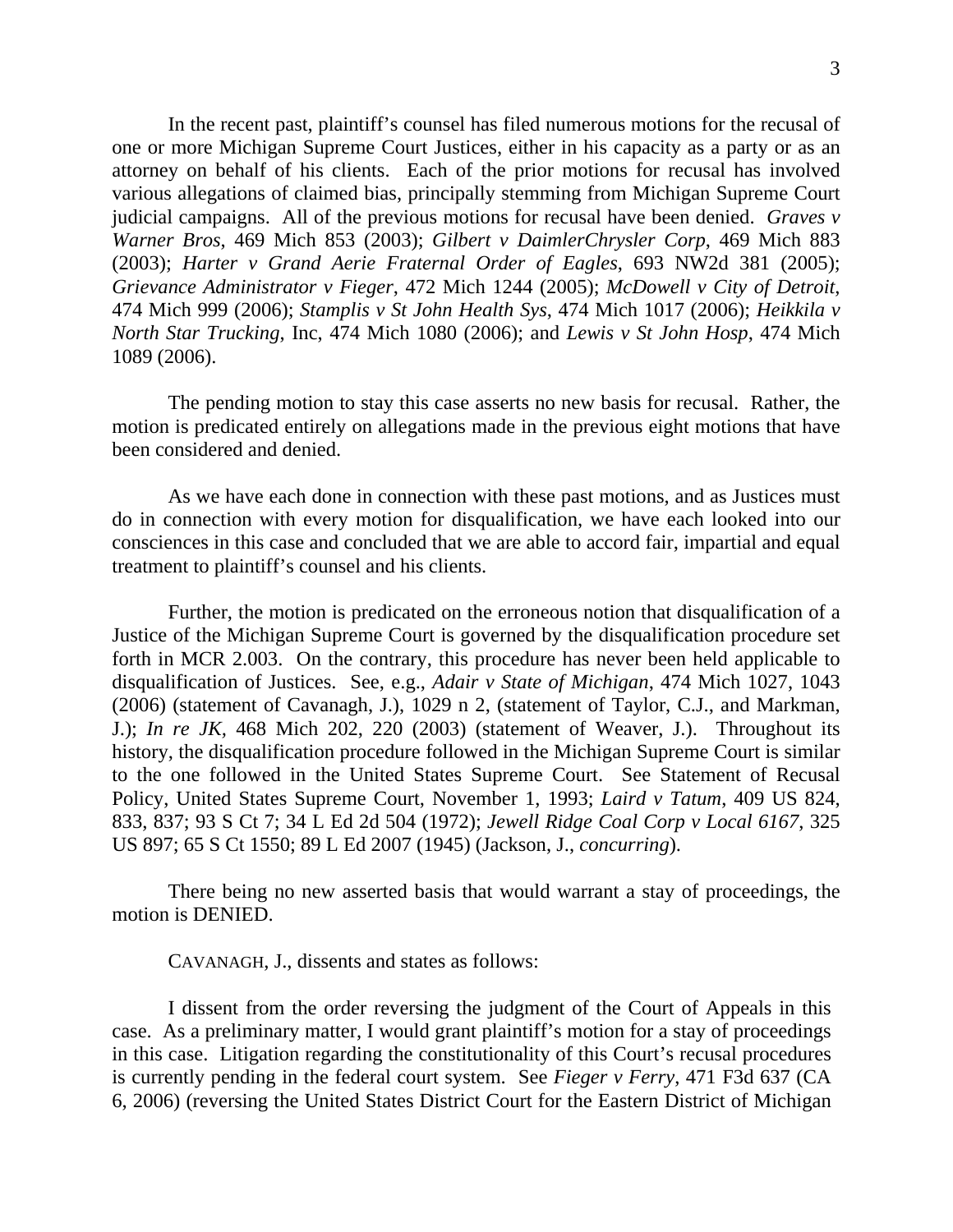and remanding the case to that court for further proceedings). Because plaintiff has asked several justices to recuse themselves from participating in this case, and those justices have declined to do so, the most prudent course of action would be to await the final disposition of the federal suit.

Regarding the substance of the majority's order, the majority is simply wrong to base its conclusion that there was no trespass on its observation that "the fire started within the walls of the leased apartment . . . ." *Ante* at 1. By failing to examine more precisely where the fire began and the source of that fire, the majority erroneously denies any possibility of recovery for the tragic and preventable deaths of six children.

Indisputably, the fire began in an electrical outlet because of faulty wiring in that outlet.<sup>3</sup> While the wiring to the outlet was "within the walls," the walls of plaintiff's apartment did not spontaneously combust. Rather, the faulty electrical wiring, which the tenant had pleaded with defendants many times to fix, ignited, causing the walls to burn. And not only did the tenant not have control of the electrical wiring, the tenant's contract also *specifically placed the duty of maintaining the electrical systems on defendants*. Critically, section VII(A)(1) of the lease imposed the following contractual obligations on defendants:

a. Repair and maintain the dwelling unit, equipment and appliances, and the common areas and facilities which are needed to keep the housing in decent, safe and sanitary condition.

b. Comply with all requirements of applicable state and local building and housing codes and HUD regulations concerning matters materially affecting the health or safety of the occupants.

i<br>L

 Further, while I agree with the majority that the question is whether the government is immune from liability for this horrendous event, I simply conclude that it was not immune under the correct analysis.

 $3$  The majority proclaims that because plaintiff's brief states that the "'[f]ire broke out from inside the north wall'" and that an expert testified that "'the fire originated in the interstitial space of the north wall,'" *ante* at 2 n 1, the analysis must center on the walls of the tenant's apartment. Neither plaintiff's nor the expert's statement denies or conflicts with the expert's testimony that the *source* of the fire was the electrical wiring. (Nor do the statements the majority points to conflict with common sense or logic). The electrical wiring was inside the wall; thus, the expert naturally stated that the fire originated inside the walls. Then, as fires do, the fire spread throughout the interstitial wall space and "broke out" into the apartment "from inside" the wall. Neither plaintiff nor either of her experts ever contended that the walls were the source or cause of the fire. That is the majority's fiction alone.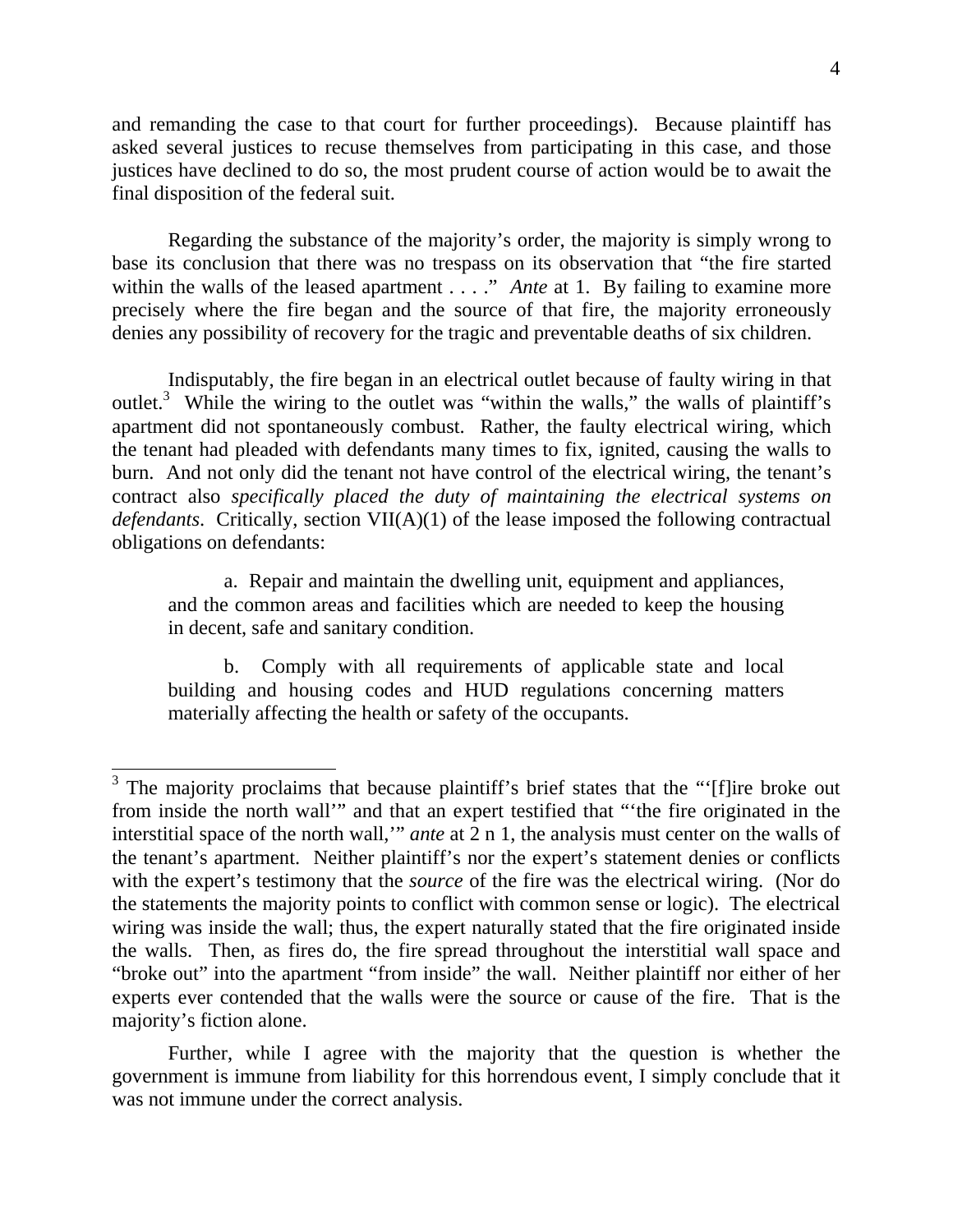c. Keep development buildings, facilities, and common areas, not otherwise assigned to Residents for maintenance and upkeep, in a clean and safe condition.

d. Maintain electrical, plumbing, sanitary, heating, ventilating and other facilities and appliances, supplied or required to be supplied by Management in good and safe working order and condition.

\* \* \*

k. Respond to and satisfy Resident's damage claims, unless Management determines that Resident's damage(s) or loss was not caused by Management but by theft or casualty, among other things, in which case Management shall not be liable.

Obviously, the tenant neither installed nor maintained the electrical wiring within her apartment, which wiring, it is worth noting, was part of an electrical system serving an entire building. And it is self-evident that the tenant did not have the right to alter or otherwise interfere with the apartment building's electrical system. Clearly, defendants, not the tenant, had control and dominion over the electrical wiring. Of course, the majority does not opine, nor did defendants argue, that the tenant controlled the wiring, for such a conclusion would be difficult to sustain indeed. Rather, the majority turns a blind eye and proclaims instead that the fire began "within the walls." *Ante* at 2 n 1. That red herring of a conclusion blatantly ignores the true origin of the fire as shown by expert testimony, through which it was established that the fire originated *inside the electrical outlet* as the result of electrical "arcing," which, in turn, "ignite[ed] fuels in the wall space including, but not limited to, any insulating materials that were in there that may have had a combustible component . . . ." Thus, the majority's dismissal of this case based on its interpretation of law regarding control over walls is truly egregious.

But the majority errs again in stating that "a lease of an apartment includes the walls of that apartment" because it cannot be said that the tenant had a right of control that in any way negated defendants' duties, despite the majority's citation of *Forbes v Gorman*, 159 Mich 291 (1909). In *Forbes*, this Court stated, "[s]uch lessee obtains the right, *in the absence of restrictions, to use such premises*, including the walls, for all purposes not inconsistent with the lease. He acquires the right to the use of the outer walls, and can put any sign or signs thereon which work no injury to the freehold. . . ." *Id.* at 294 (emphasis added). Because the area of inquiry in *Forbes* was the roof of the subject building, this Court's comment with respect to the walls might be considered obiter dictum. But even were the principle announced in *Forbes* given full force, the lease in the present case contained restrictions regarding the walls, as noted by the majority, and *Forbes* explicitly excepted such restrictions from its analysis. The majority defies logic by asserting that the lease contemplated restricting only the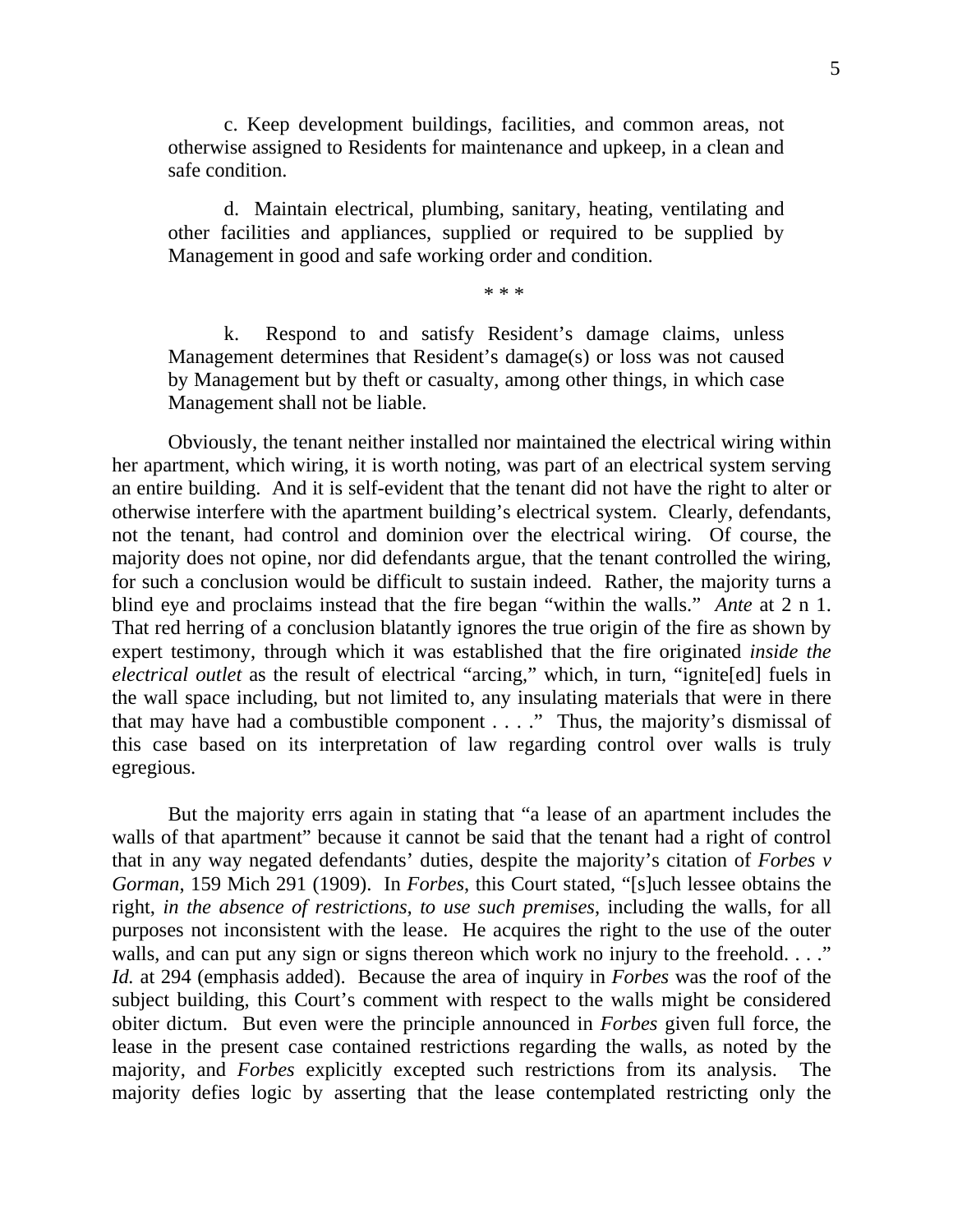tenant's use of the outer surface of the wall, while leaving intact her right to control and alter the *inner space between* the walls.<sup>4</sup>

In *Hadfield v Oakland Co Drain Comm'r*, 430 Mich 139 (1988), this Court set forth the elements of trespass-nuisance as "condition (nuisance or trespass); cause (physical intrusion); and causation or control (by government)." *Id.* at 169. It is well established that a fire hazard that the government allows to remain is a nuisance, *Buckeye Union Fire Ins Co v Michigan*, 383 Mich 630, 643 (1970), and that fire is a physical intrusion, *Continental Paper & Supply Co, Inc v Detroit*, 451 Mich 162, 164 (1996). In *Continental Paper* this Court stated:

Control may be found where the defendant creates the nuisance, owns or controls the property from which the nuisance arose, or employs another to do work that he knows is likely to create a nuisance. It may also be found where the governmental defendant is under a statutory duty to abate the nuisance. *Baker v Waste Management of Michigan, Inc*, 208 Mich App 602, 606; 528 NW2d 835 (1995) (citation omitted). [*Id.* at 165 n 7.]

As the Court of Appeals properly recognized, but the majority neglects to acknowledge, MCL 554.139 mandates landlords to keep premises "fit for the use intended by the parties" and "in reasonable repair . . . and . . . comply with the applicable health and safety laws of the state and of the local unit of government where the premises are located  $\ldots$  ." MCL 554.139(1)(a), (b). Likewise, MCL 125.471 requires that "[e]very dwelling and all the parts thereof including plumbing, heating, ventilating *and electrical wiring* shall be kept in good repair *by the owner*." (Emphasis added.) Defendants were on actual notice of the problems with the electrical outlet that eventually caught fire and other electrical components of the home as evidenced by nearly two years' worth of complaints made by the tenant to defendants. For instance, the tenant informed defendants that sparks would fly from lights in the basement and kitchen, the thermostat shot flames and made popping noises, and the subject outlet sparked, fumed, and smelled like burning paper when the tenant would plug in appliances.

i<br>L

<sup>&</sup>lt;sup>4</sup> The majority's statement that under my rationale, no lessee could ever "possess" his premises, *ante* at 2 n 2, obfuscates the real issue. "Possession," in this context, has a meaning entirely different than "ownership" or "control." See, e.g., *Continental Paper & Supply Co, Inc v Detroit*, 451 Mich 162, 165 n 7 (1996). It is the majority's failure to recognize this difference that leads to its erroneous conclusion that a tenant's permission to live in a space negates the landlord's ownership and control over the premises and exonerates the landlord from liability for unsafe conditions.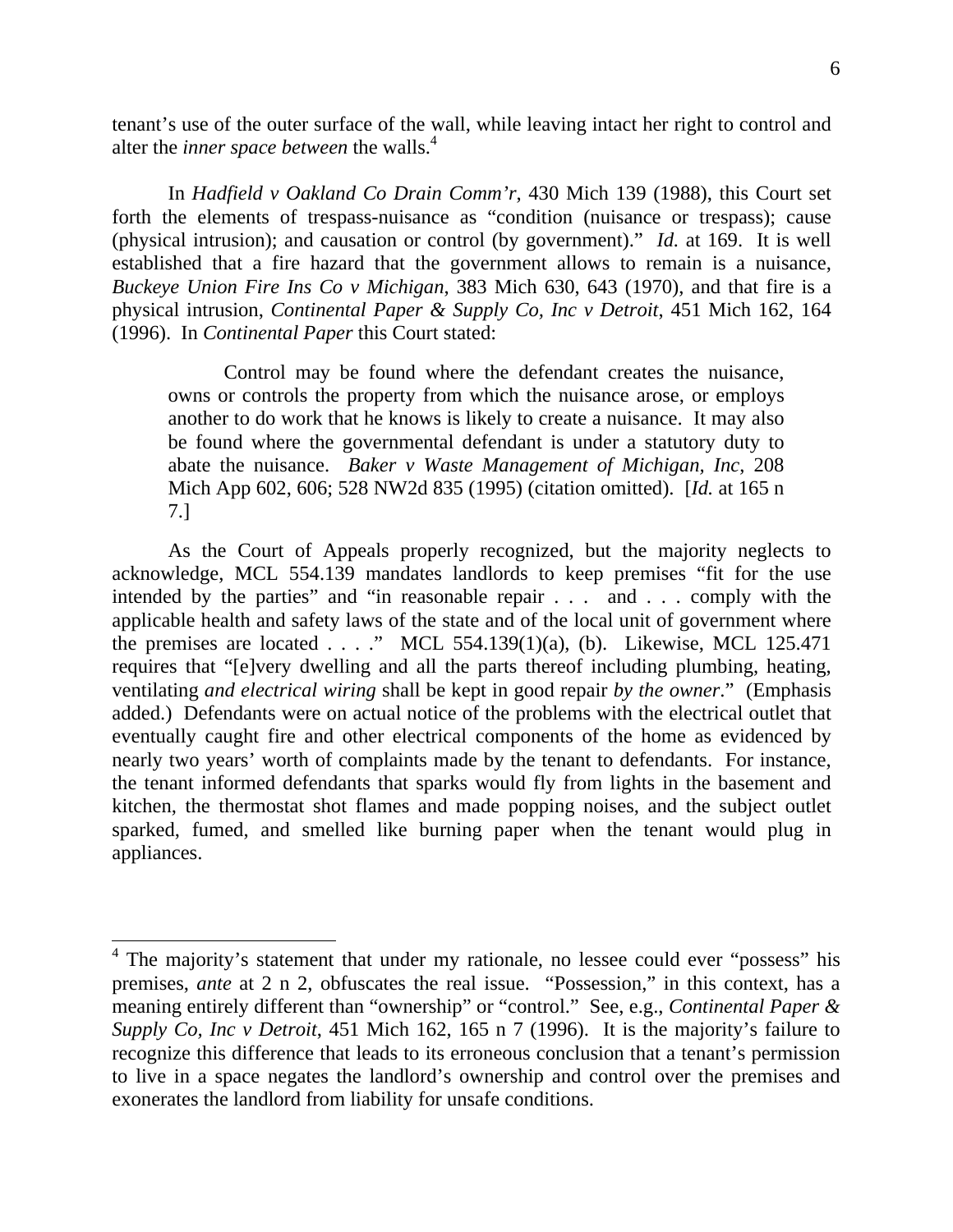The wisdom of *Continental Paper* is well-suited to this case. Defendants unquestionably owned the premises from which this nuisance arose and retained the right of complete control over the electrical system, which malfunctioned. Further, defendants knew of the dangerous condition, and failed to fix it, despite their contractual and statutory obligations to do so. The fact that a landlord may "regulate" uses of its leased premises is, in my view, irrelevant to the question of trespass-nuisance as that question pertains to ownership and control.

Further, I find that the reasoning used throughout cases addressing nuisance applies with full force to the case at hand. Namely, this Court has soundly reasoned that to allow the government to escape liability for harm resulting from a nuisance it controls "would allow the state an absolute right to use its property in any manner it may choose without regard for the public at large or private persons." *Hadfield*, supra at 208 (opinion of Boyle, J.), citing *Gerzeski v State Highway Dep't*, 403 Mich 149, 169 (1978) (Ryan, J., dissenting). The carte blanche to the government of which *Hadfield* warned is, unfortunately, established by the majority in this case.

The focus of the majority on who owned or controlled the walls or the space between the walls is gravely misplaced. The majority should acknowledge that the correct analysis asks who owned, controlled, and had a duty to maintain *the electrical wiring*. Here, the duty to maintain the wiring, as well as ownership and control over it, was unequivocally defendants'. Defendants failed abysmally in their obligations, and six children died. Accordingly, I would affirm the judgment of the Court of Appeals and let the victims of defendants' neglect have their day in court.

WEAVER and KELLY, JJ., join the statement of CAVANAGH, J.

WEAVER, J., dissents and states as follows:

 I join Justice Cavanagh's dissenting statement in this case. I write further to state that I dissent from the participation of the majority of four, Chief Justice Taylor and Justices Corrigan, Young, and Markman in this case, where Mr. Geoffrey N. Fieger's law firm represents the plaintiff. For my reasons in detail, see my dissent in *Grievance Administrator v Fieger,* 476 Mich 231, 328-347 (2006) (Weaver J., dissenting), and my dissent to the denial of the motion for stay in *Grievance Administrator v Fieger,* 477 Mich 1228, 1231-1271 (2006) (Weaver, J., dissenting).

 I also dissent from the order denying plaintiff's motion for stay of proceedings pending Mr. Fieger's lawsuit in the United States District Court for the Eastern District of Michigan concerning Michigan's disqualification rules for Supreme Court justices. See *Fieger v Ferry*, 471 F3d 637 (CA 6, 2006). I would grant the motion to stay.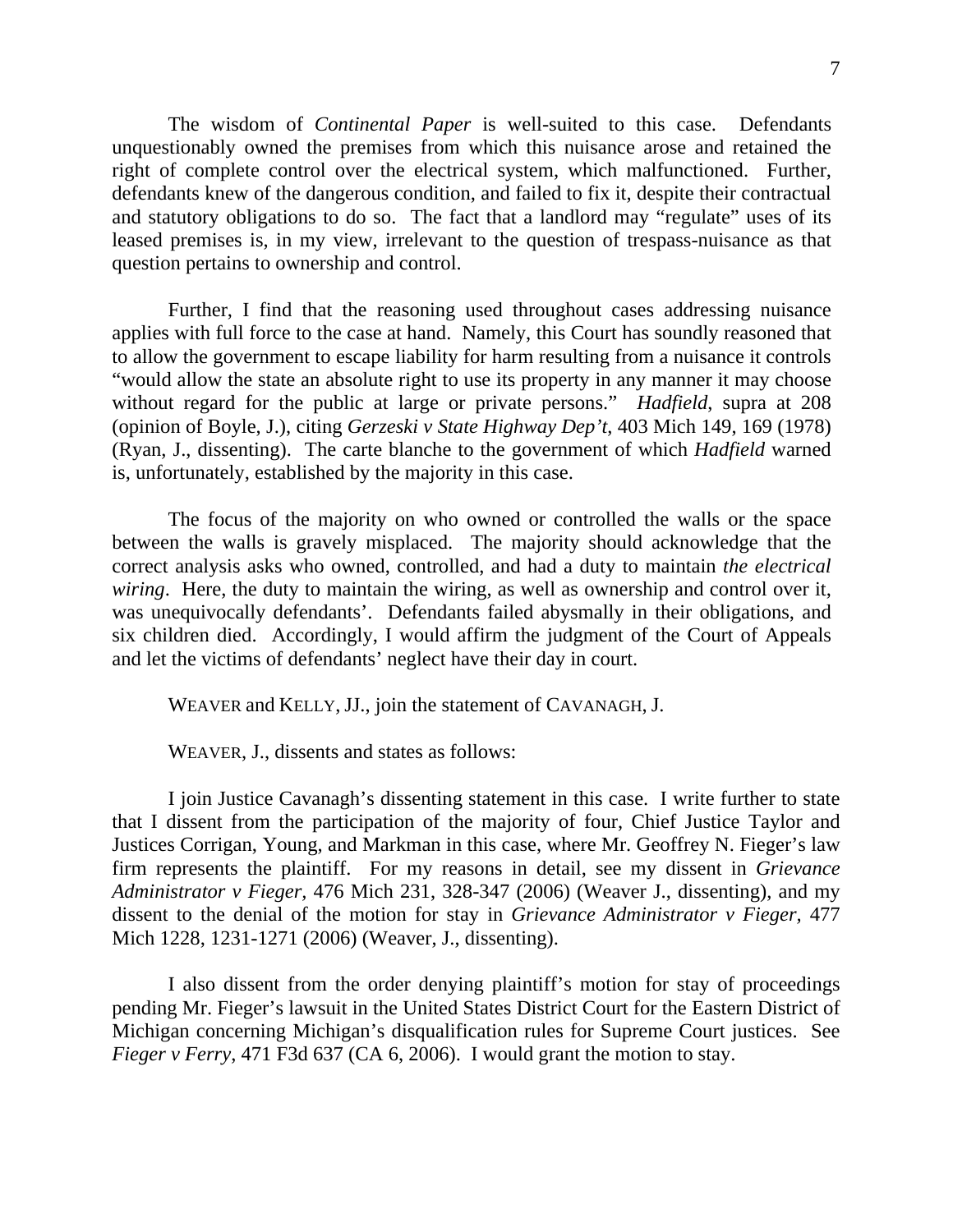Furthermore, although MCR 2.003 is inadequate and in need of reform, which reform I have urged,<sup>5</sup> without success for almost 4 years, this Court to undertake action and achieve, the disqualification of justices is governed by the disqualification procedure contained in MCR 2.003. Although the majority of four asserts the contrary, the past four years have exposed inconsistencies in the standards that individual justices apply to themselves when making their decision to participate, or not to participate, in a case. At times the justices have applied the court rule governing the disqualification of judges, MCR 2.003, to themselves, and at times they have not.

 For example in *Adair v Michigan,* 474 Mich 1027, 1043 (2006), Chief Justice Taylor and Justice Markman stated that "[p]ursuant to MCR 2.003(B)(6), we would each disqualify ourselves if our respective spouses were participating as lawyers in this case, or if any of the other requirements of this court rule were not satisfied." Justice Young concurred fully in this legal analysis. *Id.* at 1053. Similarly, in *Grosse Pointe Park v Michigan Municipal Liability & Prop Pool,* 473 Mich 188 (2005), then-Chief Justice Corrigan used the remittal of disqualification process of MCR 2.003(D). At other times, however, the same justices have not followed the provisions of MCR 2.003. example, in *Gilbert v DaimlerChrysler Corp,* 469 Mich 883, 889 (2003), then-Chief Justice Corrigan and Justices Taylor, Young, and Markman denied a motion for reconsideration of the Court's order denying the motion for disqualification and did not refer the motion to the State Court Administrator for the motion to be assigned to another judge for review de novo, as would be proper under MCR 2.003(C)(3).

 Assertions that justices can continue to look into their consciences and conclude they are able to accord fair, impartial, and equal treatment to parties' counsel and clients without any independent check on justices' decisions are incorrect. This method is insufficient and inadequate to meet the due process rights of parties and their counsel. Further while it appears to continue to be for *some* justices a "tradition" of this Court for a justice who disqualifies himself or herself from a case to not give written reasons, and to sometimes apply MCR 2.003 to himself or herself, and to sometimes not, it is a

i<br>L

 $<sup>5</sup>$  Since May 2003, I have repeatedly called for this Court to recognize, publish for public</sup> comment, place on a public hearing agenda, and address the need to have clear, fair, orderly, and public procedures concerning the participation or disqualification of justices. See, e.g., statements of Weaver, J., in *In re JK,* 468 Mich 202 (2003); *Gilbert v DaimlerChrysler Corp,* 469 Mich 883 (2003); *Advocacy Org for Patients & Providers v Auto Club Ins Ass'n*, 472 Mich 91 (2005); *McDowell v City of Detroit,* 474 Mich 999 (2006); *Stamplis v St John Health Sys*, 474 Mich 1017 (2006); *Heikkila v North Star Trucking, Inc,* 474 Mich 1080 (2006); *Lewis v St John Hosp,* 474 Mich 1089 (2006); *Adair v Michigan,* 474 Mich 1027 (2006); *Grievance Administrator v Fieger,* 476 Mich 231 (2006)*; Grievance Administrator v Fieger*, 477 Mich 1228 (2006); *People v Parsons*, Docket No. 132975 (2007); *Ruiz v Clara's Parlor*, Docket No. 130847 (2007); and *Neal v Dep't of Corrections*, 477 Mich \_\_\_ (Docket No. 130862, issued March 23, 2007).